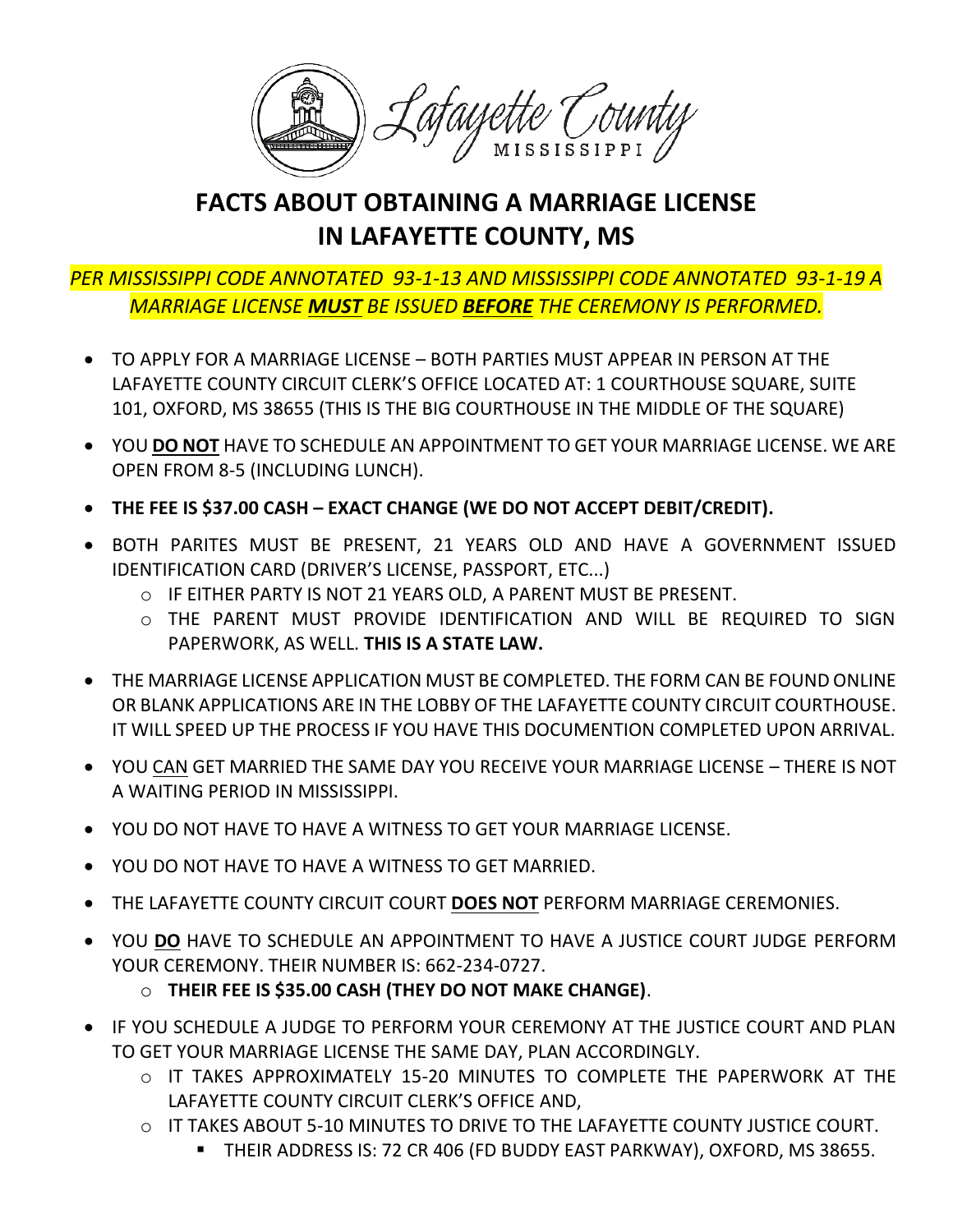- ORDAINED QUESTIONS/ANSWERS **–** THE LAFAYETTE COUNTY CIRCUIT CLERK'S OFFICE HAS NO GOVERNING AUTHORITY WITH REGARDS TO ORDAINMENT. THIS IS THE RESPONSIBILITY OF THE WEDDING PARTY. YOU MUT RESEARCH THIS ON YOUR OWN. WE ENCOURAGE YOU TO SPEAK TO SOMEONE IN FAMILY LAW TO FIND OUT THE EXACT STEPS THAT NEED TO BE TAKEN FOR SOMEONE TO BE ORDAINED.
- WHEN YOU RECEIVE YOUR MARRIAGE LICENSE **YOU ARE NOT MARRIED**. THIS IS JUST THE LICENSE TO BE ABLE TO GET MARRIED EITHER BY A JUDGE, PASTOR, REVEREND, OFFICIANT, ETC.
- THE NAMES ON THE MARRIAGE LICENSE WILL REFLECT WHO YOU ARE THE DAY YOU APPLY FOR YOUR LICENSE AND WILL NEVER CHANGE.
	- o THE FIRST TIME A NAME CHANGE WILL OCCUR IS WHEN DOCUMENTATION IS PROVIDED TO THE DMV, SOCIAL SECURITY ADMINISTRATION OR PASSPORT AGENCY AND THEY ISSUE THEIR DOCUMENTION AND/OR IDENTIFICATION.
- AFTER THE CEREMONY, YOU WILL NEED A "CERTIFIED MARRIAGE LICENSE" AND THIS IS OBTAINED IN THE LAFAYETTE COUNTY CIRCUIT CLERK'S OFFICE (SAME PLACE YOUR MARRIAGE LICENSE WAS ISSUED). A "CERTIFIED MARRIAGE LICENSE" CANNOT BE OBTAINED WITHOUT THE TWO FORMS THAT ARE SENT WITH THE BRIDAL PARTY, WHICH ARE:
	- o **THE STATISTICAL RECORD FORM (SHORT FORM)** COMPLETELY FILLED OUT BY THE PERSON PERFORMING YOUR CEREMONY (BOTH PARITES AND THE DEPUTY CLERK WILL SIGN AT THE OFFICE)
	- o **THE BOTTOM PART OF YOUR MARRIAGE LICENSE** SIGNED BY THE PERSON PERFORMING YOUR CEREMONY
	- o **THESE TWO DOCUMENTS MUST BE RETURNED TO THE LAFAYETTE COUNTY CIRCUIT CLERK'S OFFICE WITHIN 14 DAYS OF YOUR CEREMONY**
		- **EXAGE THE LAFAYETTE COUNTY CIRCUIT CLERK'S OFFICE PROVIDES A RETURN ENVELOPE** SO PAPERWORK CAN BE MAILED OR IT CAN BE DROPPED OFF IN PERSON AT THE LAFAYETTE COUNTY CIRCUIT CLERK'S OFFICE AFTER THE CEREMONY.
		- **.** IT WILL TAKE APPROXIMATELY 5-10 MINUTES TO GET THE DATA ENTERED AND YOUR "CERTIFIED MARRIAGE LICENSE(S)" PRINTED. YOU WILL LEAVE WITH YOUR DOCUMENTATION.
			- **NOTE: THIS WILL BE CLEARLY COMMUNICATED AT THE TIME YOU GET YOUR MARRIAGE LICENSE**.
- BOTH PARTIES DO NOT HAVE TO BE PRESENT TO RETURN THIS PAPERWORK BACK TO THE LAFAYETTE COUNTY CIRCUIT CLERK'S OFFICE.
- THE COST FOR THE FIRST "CERTIFIED MARRIAGE LICENSE" IS \$17.00. ANY ADDITIONAL COPIES, THE SAME DAY ARE \$5.00. (YOU MAY NEED COPIES FOR: BANKING, INSURANCE, SCHOOL, ETC.)
- THE THREE AGENCIES THAT DO REQUIRE A "CERTIFIED MARRIAGE LICENSE" INCLUDE:
	- o DMV YOU MAY NEED TO CALL TO VERIFY WHAT OTHER DOCUMENTATION MAY BE NEEDED AT: 662-513-6601.
	- o SOCIAL SECURITY ADMINISTRATION THERE IS AN APPLICATION THAT MUST ACCOMPANY THE "CERTIFIED MARRIAGE LICENSE" – WEBITE DETAILS ARE INCLUDED IN THE PAPERWORK YOU WILL RECEIVE THE DAY YOU APPLY FOR YOUR MARRIAGE LICENSE.
	- o PASSPORT AGENCY